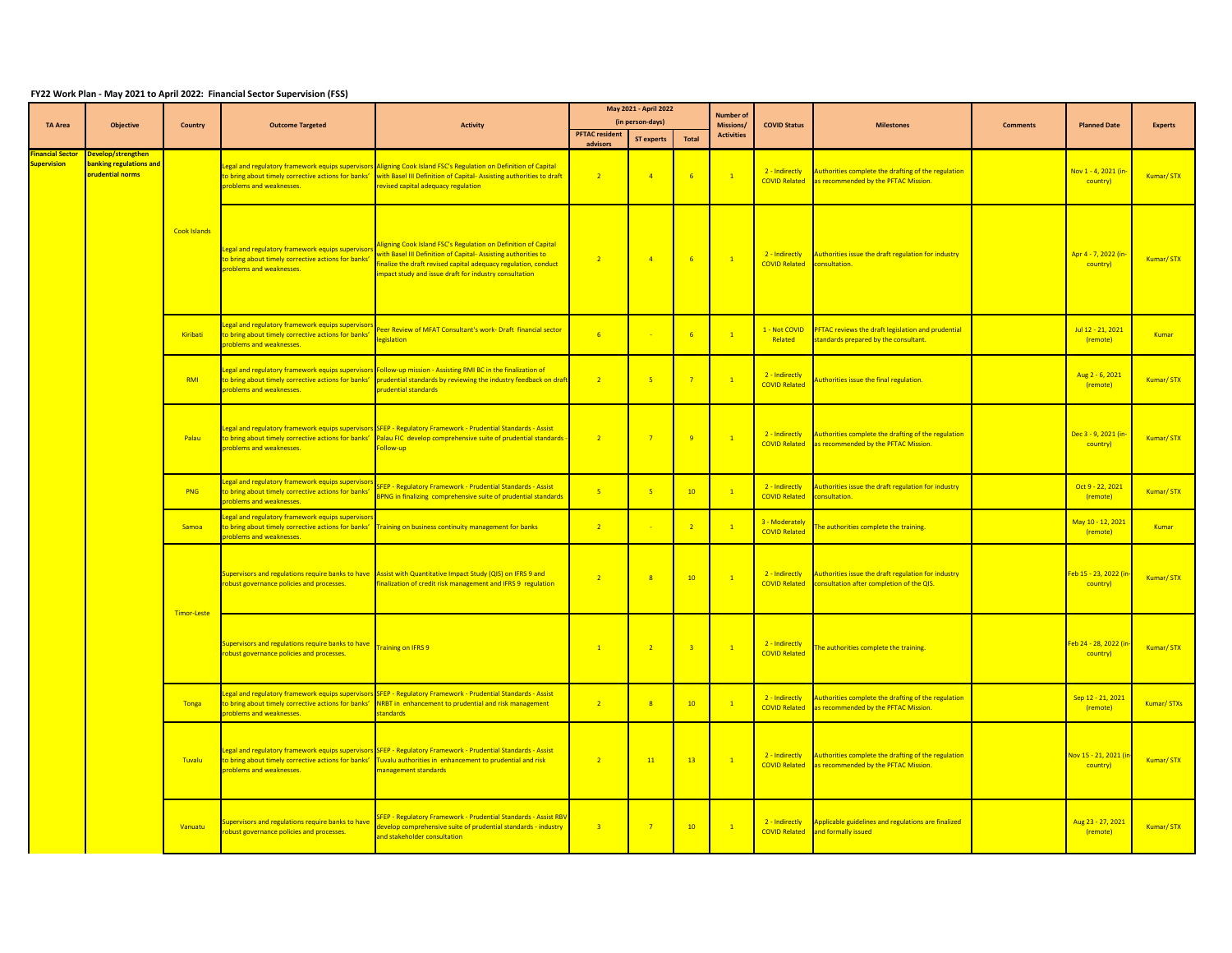|                                               |                                                                                                     |                 |                                                                                                                                                           |                                                                                                                                             |                                           | May 2021 - April 2022 |                                      | Number o            |                                        |                                                                                                                                      |                                                                                       |                                      |              |
|-----------------------------------------------|-----------------------------------------------------------------------------------------------------|-----------------|-----------------------------------------------------------------------------------------------------------------------------------------------------------|---------------------------------------------------------------------------------------------------------------------------------------------|-------------------------------------------|-----------------------|--------------------------------------|---------------------|----------------------------------------|--------------------------------------------------------------------------------------------------------------------------------------|---------------------------------------------------------------------------------------|--------------------------------------|--------------|
| <b>TA Area</b><br><b>Objective</b>            |                                                                                                     | Country         | <b>Outcome Targeted</b>                                                                                                                                   | <b>Activity</b>                                                                                                                             | (in person-days)<br><b>PFTAC resident</b> |                       | <b>Missions</b><br><b>Activities</b> | <b>COVID Status</b> | <b>Milestones</b>                      | Comments                                                                                                                             | <b>Planned Date</b>                                                                   | <b>Experts</b>                       |              |
|                                               |                                                                                                     |                 |                                                                                                                                                           |                                                                                                                                             | advisors                                  | <b>ST experts</b>     | <b>Total</b>                         |                     |                                        |                                                                                                                                      |                                                                                       |                                      |              |
|                                               |                                                                                                     | Regional        | <b>Supervisors have the necessary capacity to</b><br>upgrade banking regulations and effectively apply Pillar 2 (SREP, ICAAP,ILAAP) and Basel III<br>hem. |                                                                                                                                             | $\overline{2}$                            | $\overline{4}$        | $-6$                                 | $\overline{1}$      | 2 - Indirectly<br><b>COVID Related</b> | he Workshop is held.                                                                                                                 |                                                                                       | lov 24 - 25, 2021 (ir<br>country)    | Kumar/STX    |
|                                               |                                                                                                     | Regional        | <b>Supervisors have the necessary capacity to</b><br>upgrade banking regulations and effectively apply Macro-prudential supervision and capital buffers   |                                                                                                                                             | $\overline{2}$                            | $\overline{2}$        | $\overline{4}$                       | $\overline{1}$      | 2 - Indirectly<br><b>COVID Related</b> | he Workshop is held.                                                                                                                 |                                                                                       | Sep 2 - 3, 2021<br>(remote)          | Kumar/STX    |
| <b>Financial Sector</b><br><b>Supervision</b> | Develop/strengthen<br>insurance companies'<br>regulation and<br>supervision frameworks              | Fiji            | Effective risk-based supervision in place and being<br>used for their intended purpose(s).                                                                | Finalization of draft insurance law - Review of comments<br>received from industry on the draft law and standards                           | $\sim$                                    | 5 <sup>2</sup>        | $\overline{5}$                       | $\mathbf{1}$        | 1 - Not COVID<br>Related               | New insurance law is submitted for legislative<br>process                                                                            |                                                                                       | Aug 23 - 27, 2021<br>(remote)        | Claxton      |
|                                               |                                                                                                     |                 | ffective risk-based supervision in place and being                                                                                                        | inalization of draft insurance law and prudential standards-<br>npact study                                                                 |                                           | 12                    | 12                                   | $\overline{1}$      | 1 - Not COVID<br>Related               | New draft insurance law is issued for industry<br>onsultation                                                                        | <b>pntinuation of Insurance</b><br>egulatory Reform project                           | Jul 12 - 17, 2021<br>(remote)        | Claxton/Rush |
|                                               |                                                                                                     | Samoa           | ised for their intended purpose(s).                                                                                                                       | inalization of draft insurance law and prudential standards-<br>Review of comments received from industry on the draft law<br>and standards |                                           | 22                    | 22                                   | $\mathbf{1}$        | 1 - Not COVID<br>Related               | lew insurance law is submitted for legislative<br>process and draft prudential standards finalized and<br>heuz:                      | ontinuation of Insurance<br>Regulatory Reform project                                 | Dec 17 - 26, 2021 (i<br>country)     | Claxton/Rush |
|                                               |                                                                                                     | Solomon Islands | ffective risk-based supervision in place and being<br>sed for their intended purpose(s).                                                                  | SI for insurance sector                                                                                                                     |                                           | 5 <sup>2</sup>        | 5                                    | $\mathbf{1}$        | 1 - Not COVID<br>Related               | The authorities start computing the FSI for insurance<br>ector                                                                       |                                                                                       | Jun13 - 17, 2021<br>(remote)         | <b>MCMFR</b> |
| <b>Financial Sector</b><br><b>Supervision</b> | Develop/strengthen<br>cybersecurity<br>regulations and                                              | Fiji.           | Sound policies & processes to identify, measure,                                                                                                          | Lyber Risk Regulation and Supervision Project - Review and<br>inalization of draft regulation prepared by RBF                               |                                           |                       | $\overline{3}$                       | 1                   | 1 - Not COVID<br>Related               | Cyber risk regulation is finalized and issued.                                                                                       | On-site examinations to<br>nclude regional participants                               | $\ln 15 - 7.2021$<br>(remote)        | HQ           |
|                                               |                                                                                                     |                 | onitor and control cyber risks.                                                                                                                           | Cyber Risk Regulation and Supervision Project - third component<br>onsite examination                                                       |                                           | 12                    | $12$                                 | $\mathbf{1}$        | 1 - Not COVID<br>Related               | Cyber Risk on-site examination framework<br>mplemented                                                                               |                                                                                       | an 31 - Feb 11, 2022<br>(in-country) | <b>STX</b>   |
|                                               |                                                                                                     | <b>PNG</b>      | Sound policies & processes to identify, measure,<br>monitor and control cyber risks.                                                                      | Cyber Risk Regulation and Supervision Project - third component<br>onsite examination                                                       |                                           | 10                    | 10                                   | 1                   | 1 - Not COVID<br>Related               | Cyber Risk on-site examination framework<br>mplemented                                                                               | On-site examinations to<br>include regional participants                              | Mar 7 - 16, 2022 (in-<br>country)    | <b>STX</b>   |
|                                               |                                                                                                     | Samoa           | Sound policies & processes to identify, measure,<br>monitor and control cyber risks.                                                                      | Cyber Risk Regulation and Supervision Project - third component<br>onsite examination                                                       |                                           | 10                    | 10                                   | 1                   | 1 - Not COVID<br>Related               | Cyber Risk on-site examination framework<br>mplemented                                                                               | FY22 - On-site examinations to Mar 17 - 26, 2022 (in<br>include regional participants | country)                             | <b>STX</b>   |
|                                               |                                                                                                     | Tonga           | Sound policies & processes to identify, measure,<br>monitor and control cyber risks.                                                                      | Cyber Risk Regulation and Supervision Project - third component<br>onsite examination                                                       |                                           | 12                    | 12                                   | $\mathbf{1}$        | 1 - Not COVID<br>Related               | Cyber Risk on-site examination framework<br>mplemented                                                                               | FY22 - On-site examinations to<br>include regional participants                       | Mar 28 - Apr 6, 2022<br>(in-country) | <b>STX</b>   |
|                                               |                                                                                                     | Regional        | Supervisors have capacity to upgrade regulations<br>and effectively apply them.                                                                           | Cyber Risk Regulation and Supervision Project - Second<br>component - online training by HQ                                                 |                                           |                       | $\overline{\phantom{a}}$             | $1\,$               | 1 - Not COVID<br>Related               | The training course is held.                                                                                                         |                                                                                       | Jun 1 - 5, 2021<br>(remote)          | <b>MCMFR</b> |
| <b>Financial Sector</b><br>Supervision        | Implement a risk-based<br>supervision (RBS)<br>system and upgrade<br>other supervisory<br>processes | Cook Islands    | Supervisors have sufficient infrastructure/systems<br>in place to improve credit risk monitoring and<br>trengthen banking supervision processes.          | To review the draft supervisory manual prepared by the CI-FSC                                                                               | $\overline{\mathbf{3}}$                   | $7^{\circ}$           | 10 <sup>°</sup>                      | $\mathbf{1}$        | 1 - Not COVID<br>Related               | The supervisory manual is finalized and adopted by<br>the FSC                                                                        |                                                                                       | May 10 - 16, 2021<br>(remote)        | Kumar/STX    |
|                                               |                                                                                                     | Kiribati        | Strengthened institutional structure, operations,<br>Ind procedures for RBS implementation                                                                | SFEP - Off-site financial risk analysis including training -Mission                                                                         | $\overline{\mathbf{3}}$                   | 9                     | 12                                   | $\mathbf{1}$        | 2 - Indirectly<br><b>COVID Related</b> | The authorities start receiving data from banks in<br>the revised prudential returns and producing<br>inancial risk analysis reports |                                                                                       | Jan 4 - 15, 2022 (in<br>country)     | Kumar/STX    |
|                                               |                                                                                                     | Palau           | Strengthened institutional structure, operations,<br>Ind procedures for RBS implementation                                                                | SFEP - Review of off-site financial risk analysis framework                                                                                 | $\,$ 6                                    | 7                     | 13                                   | $\mathbf{1}$        | 2 - Indirectly<br><b>COVID Related</b> | Detailed Quarterly Financial Risk Report embedded Continuation of SFEP                                                               |                                                                                       | Apr 11 - 19, 2022 (in<br>country)    | Kumar/STX    |
|                                               |                                                                                                     |                 | Strengthened institutional structure, operations,                                                                                                         | SFEP - Finalize off-site financial risk analysis reform                                                                                     | 5 <sup>7</sup>                            |                       | - 5                                  | $\mathbf{1}$        | 2 - Indirectly<br><b>COVID Related</b> | Detailed Quarterly Financial Risk analysis and Report<br>embedded                                                                    | <b>Finalization of the SEEP</b><br>upervision components for<br>NG.                   | Sep 22 - 26, 2021<br>(remote)        | Kumar        |
|                                               |                                                                                                     | <b>PNG</b>      | Ind procedures for RBS implementation                                                                                                                     | SFEP - Finalize market and liquidity risk examination reform                                                                                | 5                                         |                       | -5                                   | $\mathbf{1}$        | 1 - Not COVID<br>Related               | On-site examination framework for liquidity and<br>market risk embedded                                                              | inalization of the SFEP<br>upervision components for<br>PNG                           | Sep 28 - Oct 2, 2021<br>(remote)     | Kumar        |
|                                               |                                                                                                     | RMI             | Strengthened institutional structure, operations,<br>and procedures for RBS implementation                                                                | SFEP - Off-site financial risk analysis including training -Mission-                                                                        | $\overline{2}$                            | $\overline{5}$        | $7\overline{ }$                      | $\mathbf{1}$        | 2 - Indirectly<br><b>COVID Related</b> | he authorities start receiving data from banks in<br>the revised prudential returns and producing<br>inancial risk analysis reports  |                                                                                       | Oct 8 - 12, 2021<br>(remote)         | Kumar/STX    |
|                                               |                                                                                                     |                 |                                                                                                                                                           | SFEP - Finalize off-site financial risk analysis reform                                                                                     | $\overline{5}$                            |                       | $\overline{5}$                       | $\mathbf{1}$        | 2 - Indirectly<br><b>COVID Related</b> | Detailed Quarterly Financial Risk Report embedded.                                                                                   |                                                                                       | Aug 9 - 13, 2021<br>(remote)         | Kumar        |